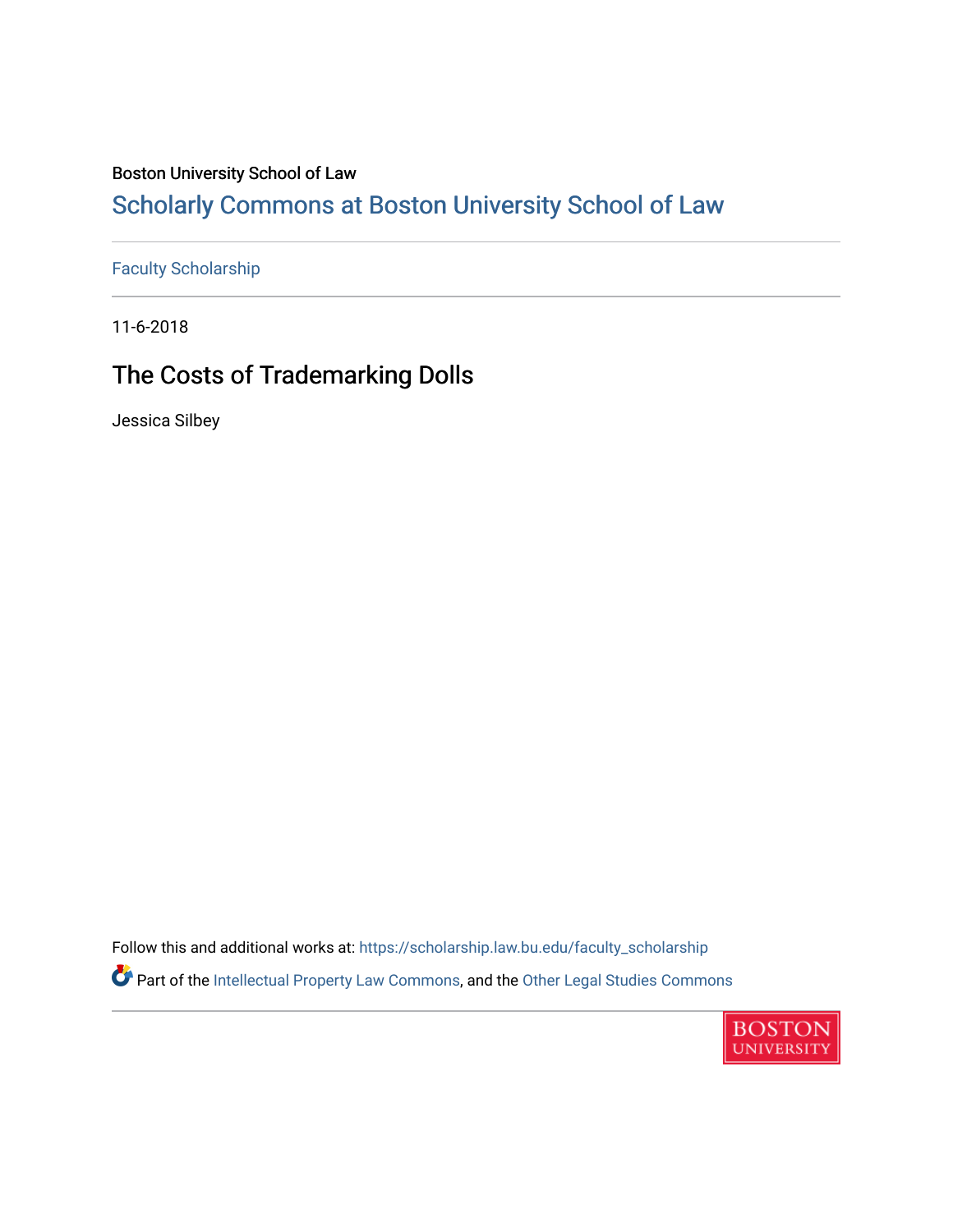## **The Costs of Trademarking Dolls**

**Author :** Jessica Silbey

**Date :** November 6, 2018

Rebecca Curtin, Zombie Cinderella and the Undead Public Domain, **86 Tenn. L. Rev. \_\_** (forthcoming 2018), available at [SSRN](https://papers.ssrn.com/sol3/papers.cfm?abstract_id=3273631).

Professor Curtin's article, [Zombie Cinderella and the Undead Public Domain](https://papers.ssrn.com/sol3/papers.cfm?abstract_id=3273631), takes a recent case from the Trademark Trial and Appeal Board (TTAB) as the basis for an argument that trademark doctrine needs stronger protection against the exclusive commercial appropriation of characters that are in the public domain. In that case, a doll manufacturer sought to register the term "Zombie Cinderella" for a doll that was zombie-ish and princess-like. The examiner refused registration because the term "Zombie Cinderella" for this kind of doll was confusingly similar to the mark for Walt Disney's Cinderella doll. Although the TTAB overturned the examiner's "refusal to register" determination, it did so because it said Disney's mark is a conceptually weak source indicator of "Disney" for dolls. This leaves open the possibility that Disney could build a stronger association between its mark and its dolls and eventually monopolize the term "Cinderella" as a mark for princess dolls. Professor Curtin's article argues that leaving this opportunity open would be bad policy and should be precluded under a proper application of trademark law.

There are several aspects of this article that make it worth reading. First, it is a deep dive into a single case at the PTO, teaching readers about trademark registration and appeals from adverse rulings. The article reads as a compact case history from beginning to end. It appropriately balances the technical aspects of trademark practice with conceptual dimensions of trademark theory, such as aesthetic functionality (a doctrine that bars trademark protection for design and word elements that confer a non-reputationally-related advantage on the trademark holder). Second, drawing from her scholarly expertise in literary history, Professor Curtin provides rich and appropriately expansive details about Cinderella's provenance as a character dating from 1558. The cultural history alone makes this article a joy to read, as Professor Curtin traces the Cinderella character forward to the 1899 Georges Melies' film Cinderella and backward to a ninth century Chinese folk tale. This sets up the issue of what Disney can properly claim to own of the character's name (as a trademark for its own princess doll toy) after the 1950 release of its film Cinderella.

The central problems this article addresses are "overreaching trademark claims that quash expressive uses of public domain characters" and "the competitive needs of multiple producers to make reference to public domain characters in the names and designs of their products." (P. 3.) Overreaching trademark claims undermine the law's goal of promoting competition through the use of distinctive marks that designate the source of those goods. Trademarks that monopolize valuable public domain elements and undermine the competitive advantage of other manufacturers to name and describe their goods injure both consumers and competition. The argument that underlies Curtin's description of this problem is that there are and should be allowed to be more than one "Cinderella doll." Disney may make such a doll and brand it as Disney's Cinderella doll, but other manufacturers may also have Cinderella dolls and call them, for example, Zombie Cinderella or Dolly Pockets Cinderella Doll.

Trademark law does not permit restriction of the making of the goods themselves. It restricts only the use of confusingly similar marks on goods. Indeed, trademark law intends to enable copying of goods – e.g., there are and should be many kinds of bottled waters with their negligibly perceptible differences in ingredients and taste. And yet on the shelves we can distinguish between Dasani, Poland Spring, and Fiji. Likewise, Curtin argues, there are and should be many kinds of Cinderella dolls. As with the bottled water where the product is the water whether or not purified the same way or containing any (or the same) additives, the product here is the doll with characteristics from the Cinderella fairy tale: rags to riches details, princess-like dress, fairy godmother, glass slippers, etc. But if Disney owns the mark "Disney Cinderella" for dolls that refer to and look like the fairy tale Cinderella, and other manufacturers can make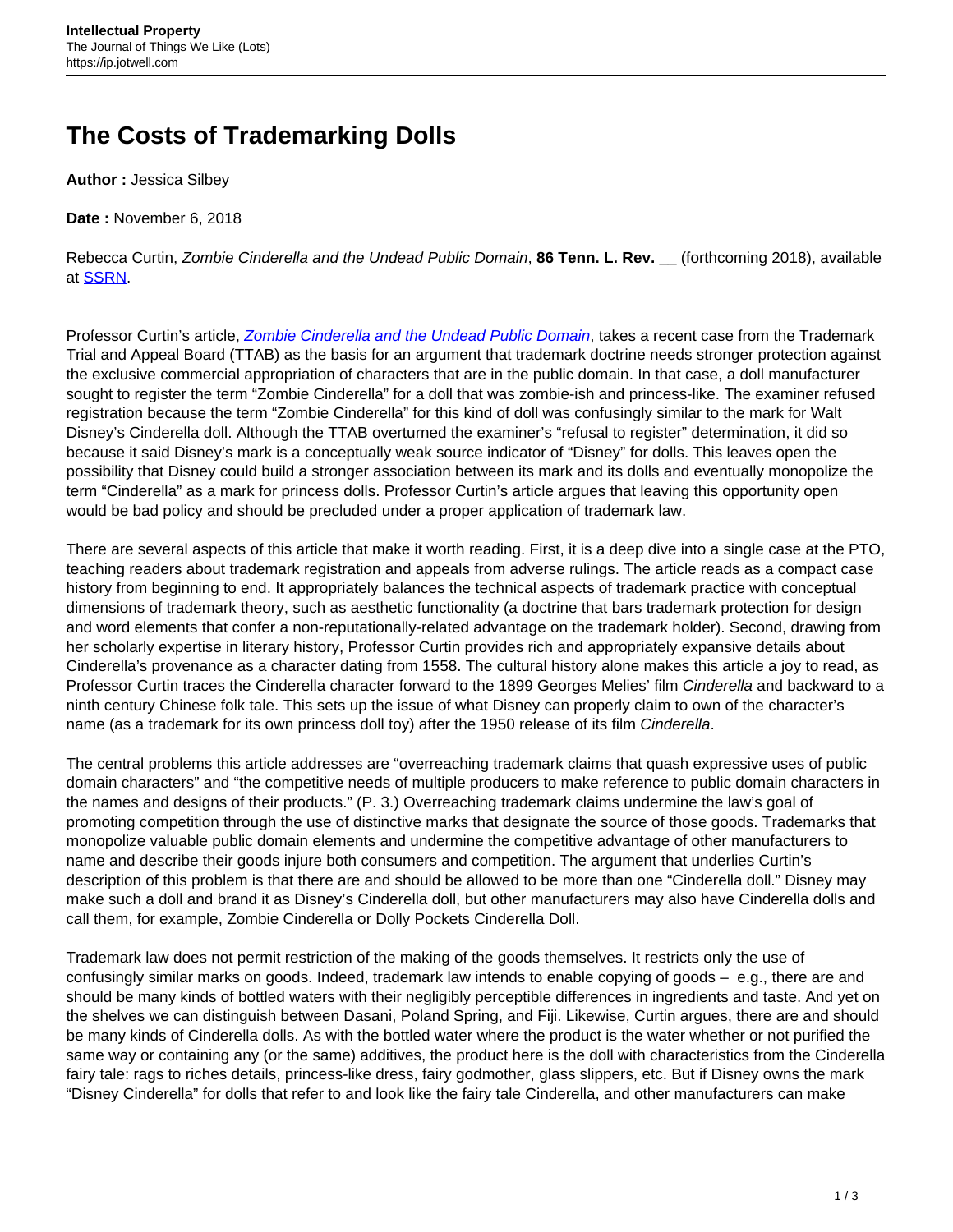dolls that look like Cinderella but cannot call them Cinderella dolls because of the broad scope of Disney's trademark, competitors are inhibited from competing in the marketplace for Cinderella-like dolls.

This central problem of assessing the plausible scope of Disney's Cinderella mark for dolls leads to other challenges related to the technical aspects of trademark practice – e.g., how do you prove competitive need or injury to limit a trademark holder's claim? This is a question of evidence and proof at the registration (and appeal) stage of trademark practice and also informs the complex (and confused) federal case law on aesthetic functionality.<sup>1</sup> Professor Curtin criticizes the TTAB's guidance that the commercial weakness of Disney's Cinderella mark was all that stood in the way of successful opposition to Zombie Cinderella's registration because it "sends the message that it is possible to appropriate the public domain character like Cinderella, even for products like dolls, if only your marketing and enforcement strategies are aggressive enough." (P. 25.) Instead, the article urges movement in the other direction: application of the aesthetic functionality doctrine at the registration stage to limit the appropriation of public domain characters and features when their depiction is a useful product feature conferring a non-reputationally-related advantage (e.g., a non-trademark benefit) on the trademark holder. As Curtin writes, "If a doll can't be called 'Cinderella' or incorporate a glass slipper into its packaging, it can't compete effectively with Disney's Cinderella dolls, because resonance with that fairy tale is a source of the attraction to the product, a source that Disney was free to exploit and that second (or third or fourth) comers should be equally free to exploit." (P. 43.)

There are other problems with allowing trademark holders to appropriate public domain characters other than restricting competition. Curtin's description is irresistible: "a trademark holder who is successful in altering the meaning of a character so its primary significance is source identification impoverishes the public domain of the character's living meaning, rendering it an inanimate corpse. No one, not even the potential trademark holder really wants to fully replace the cultural meaning in a public domain character with the reputational meaning or source identification of the trademark holder." (P. 34.) Once appropriated, the public domain character dies because it is rendered inert by the trademark, whose meaning must remain constant for it to function as the predictable source identifier of the product.

Professor Curtin carefully stays within trademark doctrine for most of the article, mentioning the rule against generic trademarks as a cousin to aesthetic functionality that some have argued can be helpfully applied to characters to limit trademark scope.<sup>2</sup> In addition to aesthetic functionality, she might consider more forcefully arguing for disclaiming practice in trademark law which, as with marks that contain generic words, requires applicants to limit their mark to that which excludes the generic word or uses it only in a specific combination. But she might also draw helpful support from well-established copyright doctrines for the principle that the public domain must remain available to all comers. Scene à faires doctrine requires stock characters and plots (e.g., a wicked witch and star-crossed lovers) to stay in the public domain as critical building blocks of cultural expression. And the separability doctrine applied to useful articles requires separating the useful features of the copyrighted work from the expressive ones (e.g., the useful cut of a dress from the design elements applied to dress fabric) for the purposes of only protecting that which is expressive and not useful to the article's function.<sup>3</sup> As an Article about the difficulty of persuading courts of the commercial and cultural values of aesthetics, it seems worth emphasizing through comparative analysis that trademark law resembles other intellectual property regimes by relying on and therefore protecting as a resource the vibrancy of literary culture in the public domain. In other words, the doctrine of aesthetic functionality is more familiar, conventional, and fundamental than the scholarly and case-law debates over the doctrine would have us believe.

Recently, Professor Curtin has had the opportunity to test her analysis of aesthetic functionality as applied to literary characters in the public domain. For the sequel to Zombie Cinderella and the Undead Public Domain, see her opposition (filed along with legal clinic students at Suffolk University Law School) to United Trademark Holding's trademark application for Rapunzel for a line of dolls that depict the Rapunzel character. $4$ 

1. See Justin Hughes, Cognitive and Aesthetic Functionality, 36 **Cardozo L. Rev.** 1227 (2015); Robert Bone, Trademark Functionality Reexamined, 7 **J. Legal Analysis** 183 (2015); Mark McKenna, (Dys)Functionality, 48